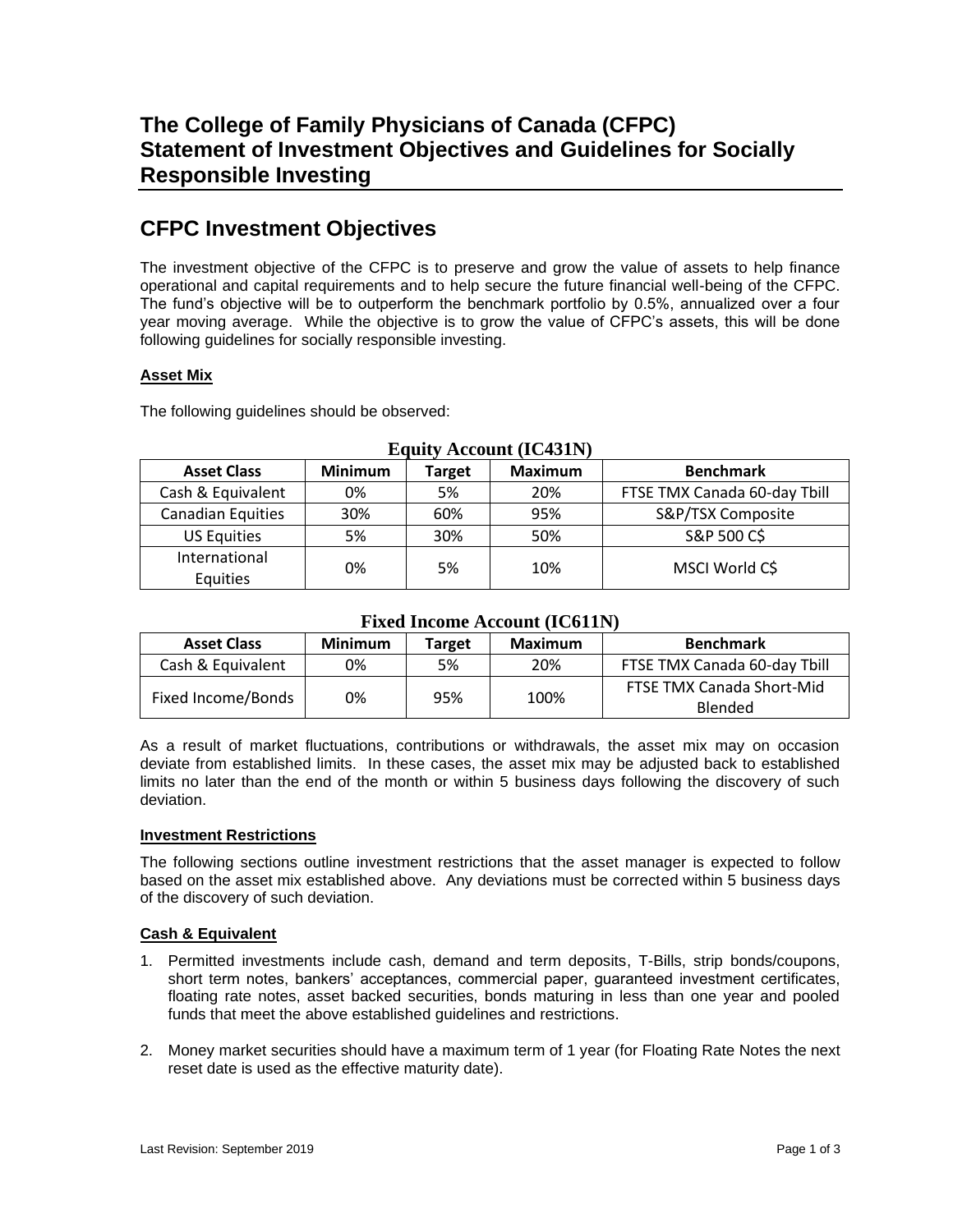- 3. Securities must be rated R-1 or better by DBRS (Dominion Bond Rating Service) or equivalent.
- 4. There are no limits or credit restrictions on securities issued by the federal, provincial, municipal government (including securities backed by the above-mentioned entities).

#### **Fixed Income/Bonds Permitted Investments**

- 1. Minimum investment quality credit rating of BBB (low) at time of purchase by DBRS or equivalent. Bonds falling below BBB (low) will be sold within 5 business days of the rating downgrade. Bond pools are excluded from this constraint.
- 2. Total exposure to BBB (low) to BBB (high) rated securities is limited to 20% of the fixed income portfolio.
- 3. Securities issued by AAA rated supra nationals and denominated in Canadian dollars have the same limitations as securities issued by the Government of Canada.
- 4. Maximum exposure to any single issuer is limited to 10% of the fixed income portfolio.
- 5. No limitations exist for securities issued or guaranteed by the Government of Canada, a province or municipality of Canada or any of their related guaranteed agencies.
- 6. Exposure to non-government issued securities is limited to 60% of the fixed income portfolio.
- 7. Preferred shares will be considered fixed income.

#### **Equities**

- 1. Permitted securities include publicly traded common shares and warrants, and REITs.
- 2. Maximum exposure to any single issuer is limited to 10% of the portfolio.
- 3. The percentage of the total amount invested in equities will be no more than 50% of the Total Portfolio.

The Portfolio Manager may achieve the above objectives by investing CFPC funds in pooled funds that meet the above established guidelines and restrictions.

## **Guidelines for Socially Responsible Investing**

### **The purchase of or investments in equities or bonds issued by tobacco producing companies is prohibited.**

#### **General Understanding**

The Portfolio Manager for the CFPC will make every effort to be aware of the sensitivities of the CFPC regarding socially responsible investing and to what degree these sensitivities are relevant to the companies in which the CFPC holds investments or is considering investing. All information about the questionable practices of a company will generally be known from publicly available information about the company in question.